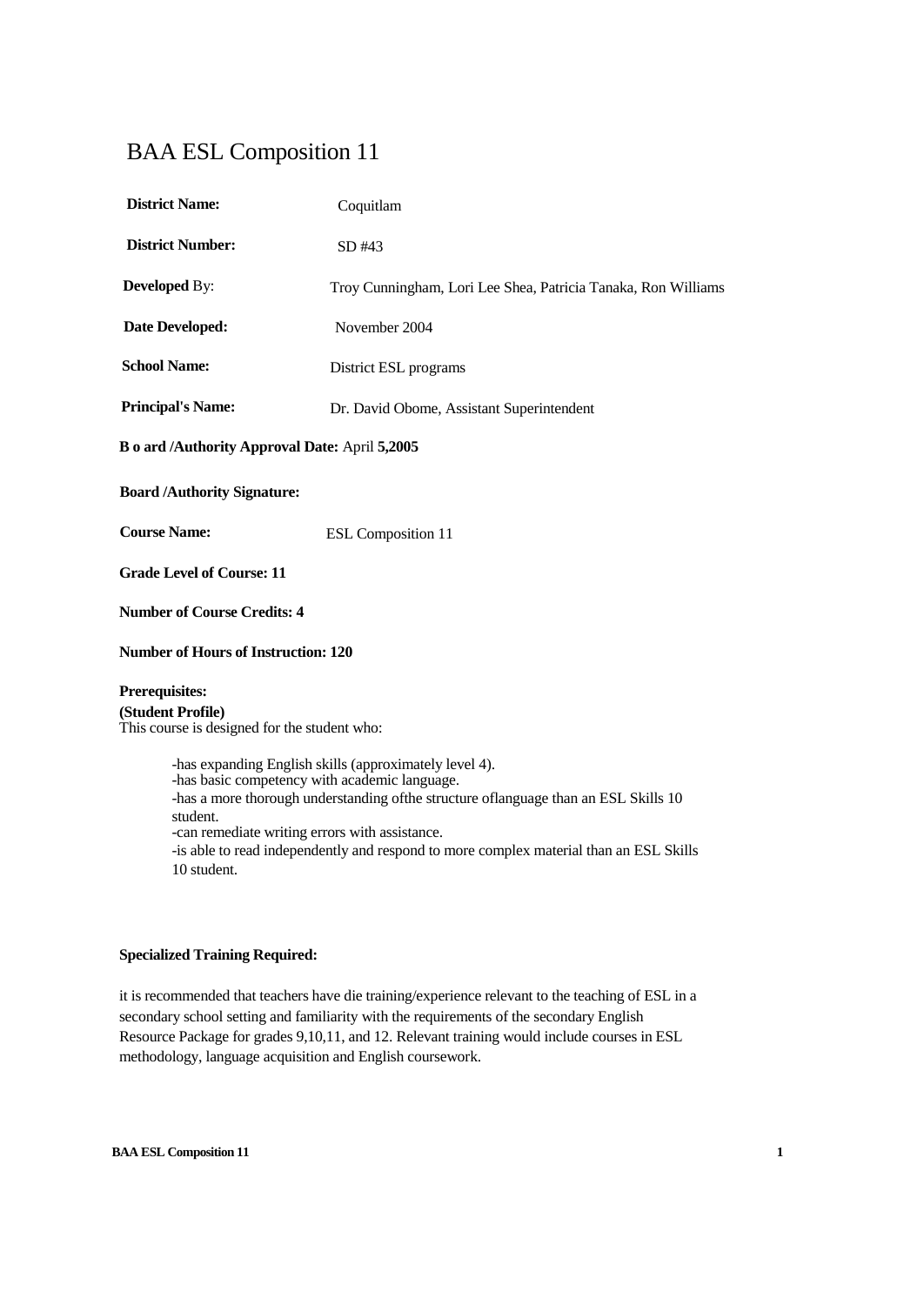## **Facilities or Equipment Required:**

Classroom space as well as access to the school library and computer lab will be required for students to meet the outcomes of the course.

# **Course Synopsis:**

This support course in composition focuses on the development of  $\wedge$  writing skills as well as the skills of composing and presenting in subsequent English Language Arts courses at the secondary level.

# **Rationale:**

All students, regardless of their language and cultural background, will have the opportunity to develop their writing potential to the fullest. Transitional ESL students typically have lingering writing deficiencies. Writing is the strand on which students are most heavily evaluated in high school English. Therefore this course reduces deficiencies in student writing to facilitate success in high school English. "The needs of the learners must drive the design of ESL programs. This approach is based upon actively valuing the students and developing a program that is most efficient in assisting them as they become bilingual... while simultaneously developing their academic skills." *Ministry of Education, Supporting Learners of English*

| <b>Topic</b> | <b>Focus</b>                                                                                                                                                             | <b>Recommended Time</b> |
|--------------|--------------------------------------------------------------------------------------------------------------------------------------------------------------------------|-------------------------|
| Writing      | * Sentences<br>Paragraphs<br>■<br><b>Essays</b><br>Vocabulary development<br>■<br>Editing and proofreading<br>П                                                          | 85 hours                |
| Reading      | Short stories<br>п<br><b>Novels</b><br>▬<br>Poetry<br>Essays/articles<br>Vocabulary development<br>■                                                                     | 15 hours                |
| Listening    | * Critical listening skills $\blacksquare$<br>Vocabulary development                                                                                                     | 12 hours                |
| Speaking     | " Participation in academic<br>discussion on both an individual<br>and group level<br>Questions for clarification and<br>П<br>remediation<br>Vocabulary development<br>п | 8 hours                 |
| Total Hours  |                                                                                                                                                                          | 120 hours               |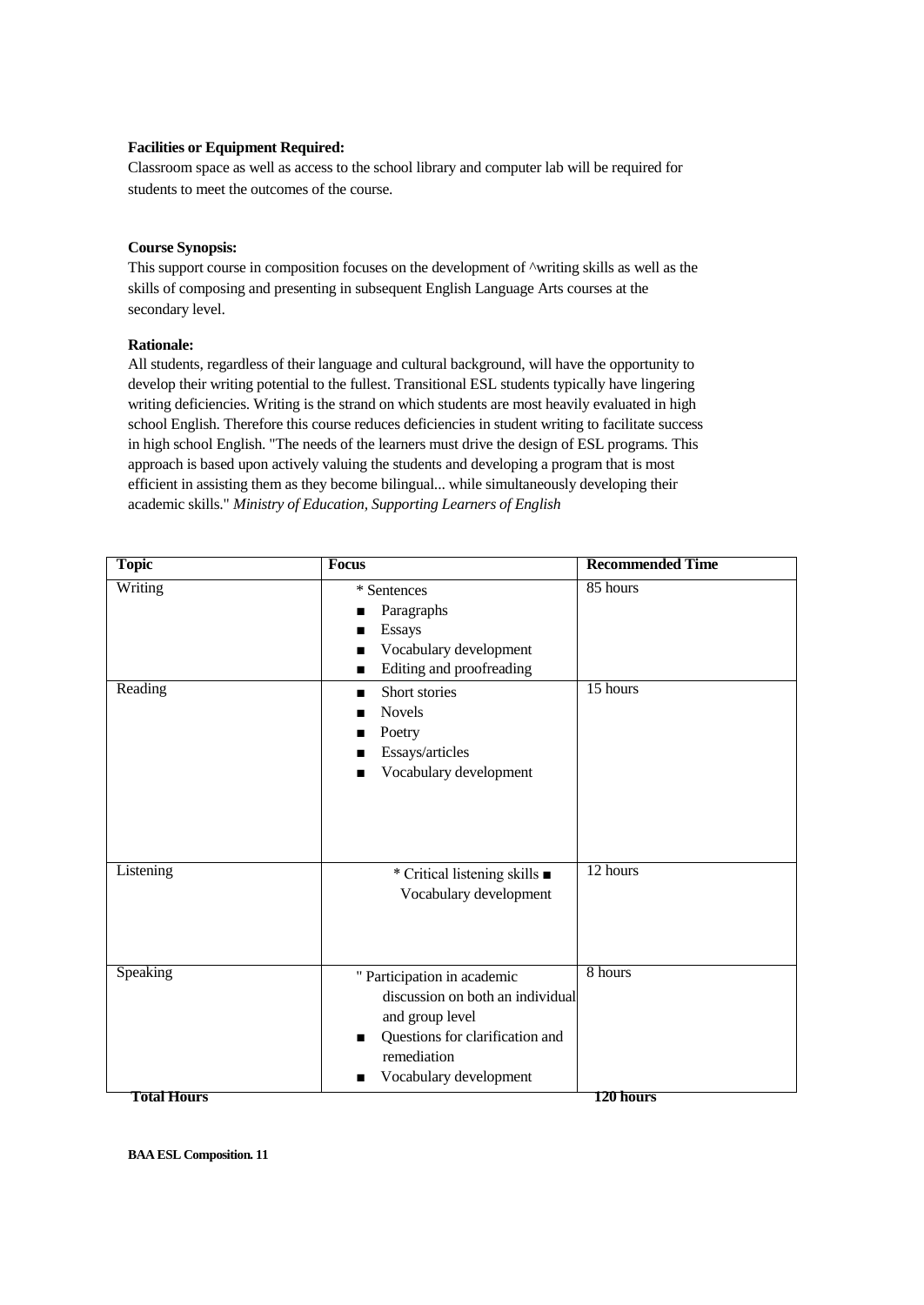#### **ORGANIZATIONAL STRUCTURE**

#### **Curriculum Organizers**

# **Communication Skill - Writing**

This organizer includes the four main communicating skills - writing, reading, listening and speaking, with a strong emphasis on writing

#### **Learning Outcomes**

#### **Writing:**

Sentence Skills

*It is expected that students will:*

- demonstrate competency in writing proper sentences by following the four traditional sentence patterns (simple, compound, complex, compound-complex).
- demonstrate ability to use a variety of coordinating and subordinating conjunctions properly in their sentences.
- demonstrate competency in the use of proper verb tense in their writing.
- identify and correct sentence fragments and run-on sentences in their own and others' writing.
- demonstrate the proper use of parallelism.
- demonstrate the proper use of punctuation in sentences of their own and others' writing.
- use sentences of varying length in their writing.
- increase the variety of words they use regularly in their own writing, and enhance their ability to choose more effective words when editing others' writing.
- develop the ability to use correct forms of words in a variety of written situations.
- $\alpha$  develop the ability to edit their own writing and others<sup>4</sup> writing for problems in grammar, usage, punctuation and sentence skills.

#### Paragraph Skills

*It is expected that students will:*

- demons trate an understanding of the basic visual characteristics of a written paragraph.
- demonstrate a knowledge of the differences among descriptive, expository, persuasive, and narrative paragraphs.
- use the appropriate type of paragraph for various assignments.
- write paragraphs with unity and cohesiveness. .
- complete proper outlines for a variety of paragraph types.
- write strong topic and concluding sentences for their own paragraphs.
- demonstrate competence using transitions in their writing.
- use different strategies for pre-writing of paragraphs.
- write a cohesive paragraph under time pressure as a response to a selected topic.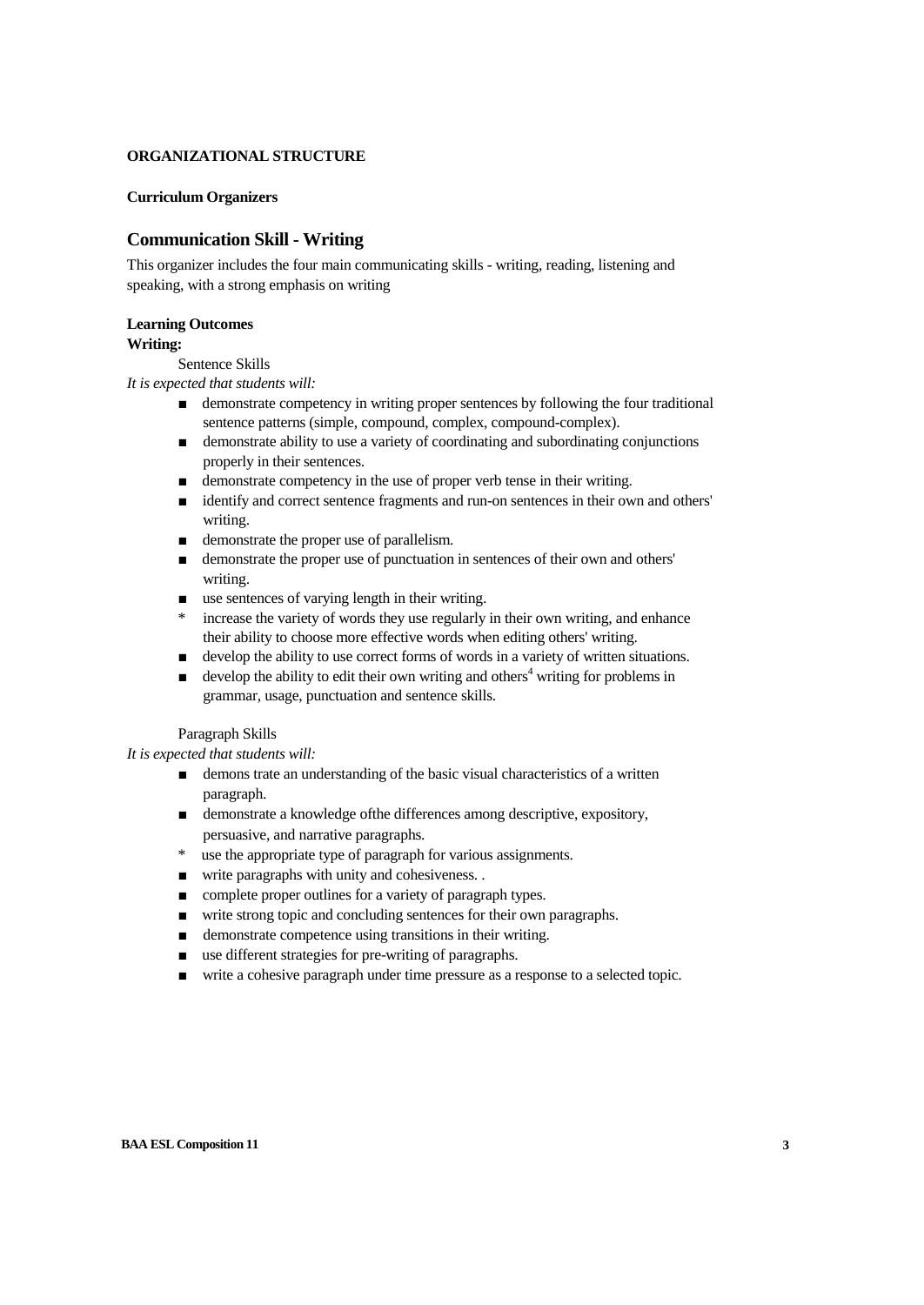Essay Skills

*It is expected that students will:*

\* use strategies to choose appropriate topics for their essays.

- develop strong outlines for different types of essays.
- discuss, explain, and/or support a topic properly in a written essay.
- demonstrate an understanding of how an essay is developed and finished
- write strong introductory paragraphs with effective "grabbers" and sound thesis statements with strong concluding paragraphs with effective "clinchers" and other aspects.
- demonstrate familiarity with the descriptors on a rubric and how to meet the expectations.
- Demonstrate the use of descriptors on a rubric to meet expectations

#### **Reading:**

*It is expected that students will:*

- demonstrate an understanding of the importance of reading in the development of writing skills
- read published essays in order to identify strengths and weaknesses.
- analyze and respond in essay format to literature such as short stories, novels, poems, dramas and non-fiction.

#### **Listening:**

*It is expected that students will:*

- develop skills to comprehend and respond to verbal criticism of writing.
- recognize and respond to auditory stimuli and demonstrate comprehension of ideas for the purposes of writing.

#### **SpeaMng:**

*It is expected that students will:*

■ demonstrate an understanding of the concepts of English language through dialogue.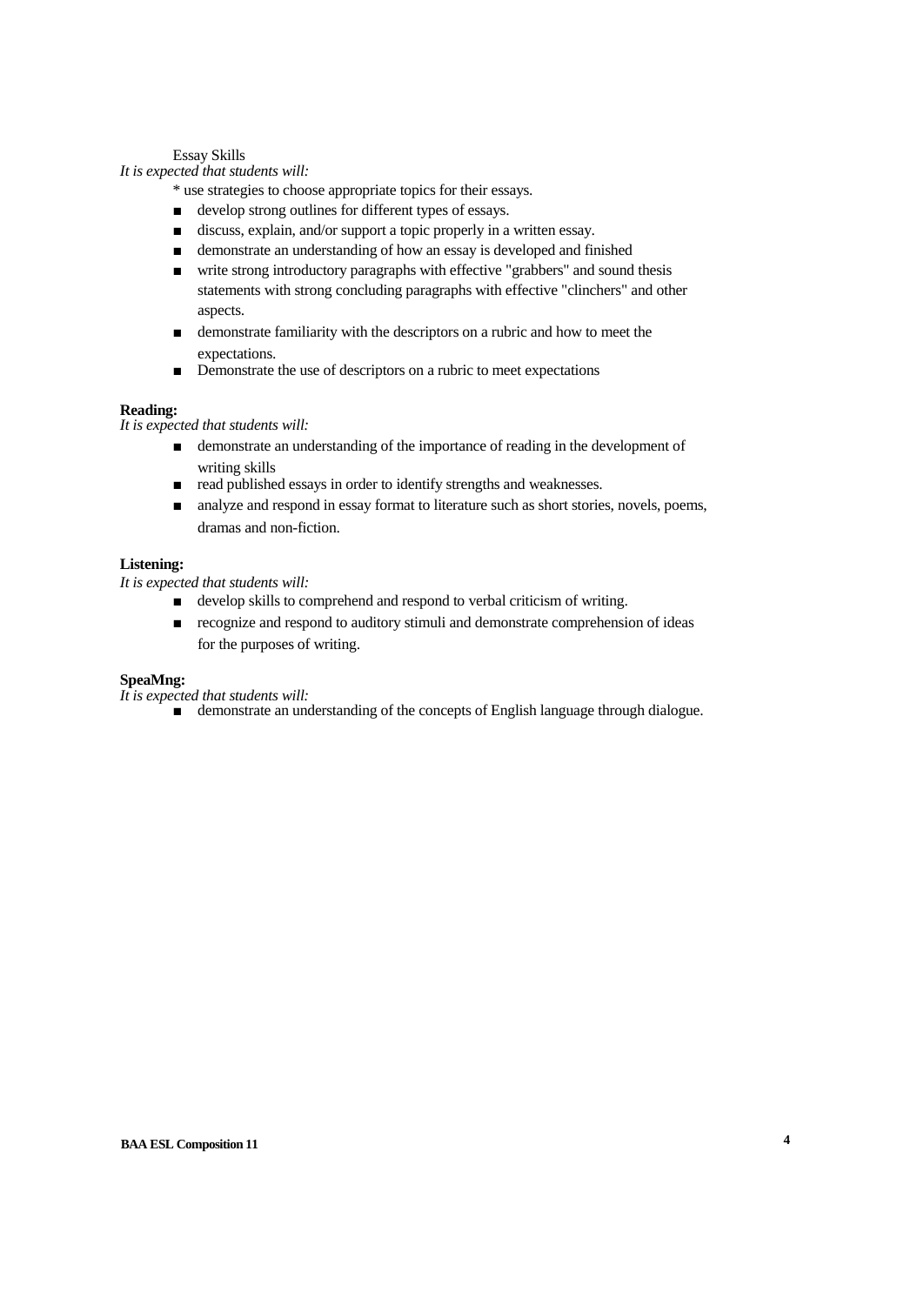#### **Assessment Component:**

- Effective formative assessment via:
	- o Clearly articulated and understood learning intentions and success criteria
	- o Questions posed by students, peers and teachers to move learning forward Discussions and dialogue
	- o Feedback that is timely, clear and involves a plan
	- o Students are resources for themselves and others peer and self-assessment
	- o Student ownership

Formative assessment used to adapt learning experiences and inquiry plans on an on-going basis to meet specific learning goals.

Development, awareness and action, based upon metacognition intended to lead to learner independence and self-coaching.

Summative Assessment:

Summative assessments will be determined as students demonstrate proficiency/mastery toward particular learning outcomes. Summative assessments and final grades will reflect the following:

- Students will work collaboratively with the teacher to determine summative achievement on assignments and letter grades based upon dialogue, and evidence of learning
- Behaviour and work habits will NOT be included when determining letter grades
- Marks will not be deducted for late work
- Extra credit and bonus marks will not be awarded
- Plagiarizing will not result in reduced marks/grades –the student will be required to demonstrate their learning authentically
- Attendance will not be considered toward letter grade
- Only individual learning demonstrated –no group marks will be used to determine grades
- Letter grades will reflect learning towards the learning outcomes articulated above
- Letter grades will be based upon criteria provided/agreed upon toward the learning outcomes
- Letter grades will be determined in relation to the learning outcomes not in comparison to the achievement of other students
- Poor work will not be assessed towards grades students will only be assessed on quality work
- Professional judgment and evidence will be used to determine final letter grade in consultation with the student
- Zeros will not be assigned to missed assignments all required assignments must be completed
- Formative or practice towards learning outcomes will not be included in final grade assessment
- Most recent evidence toward learning outcomes will be used to assign letter grades learning is not averaged over time